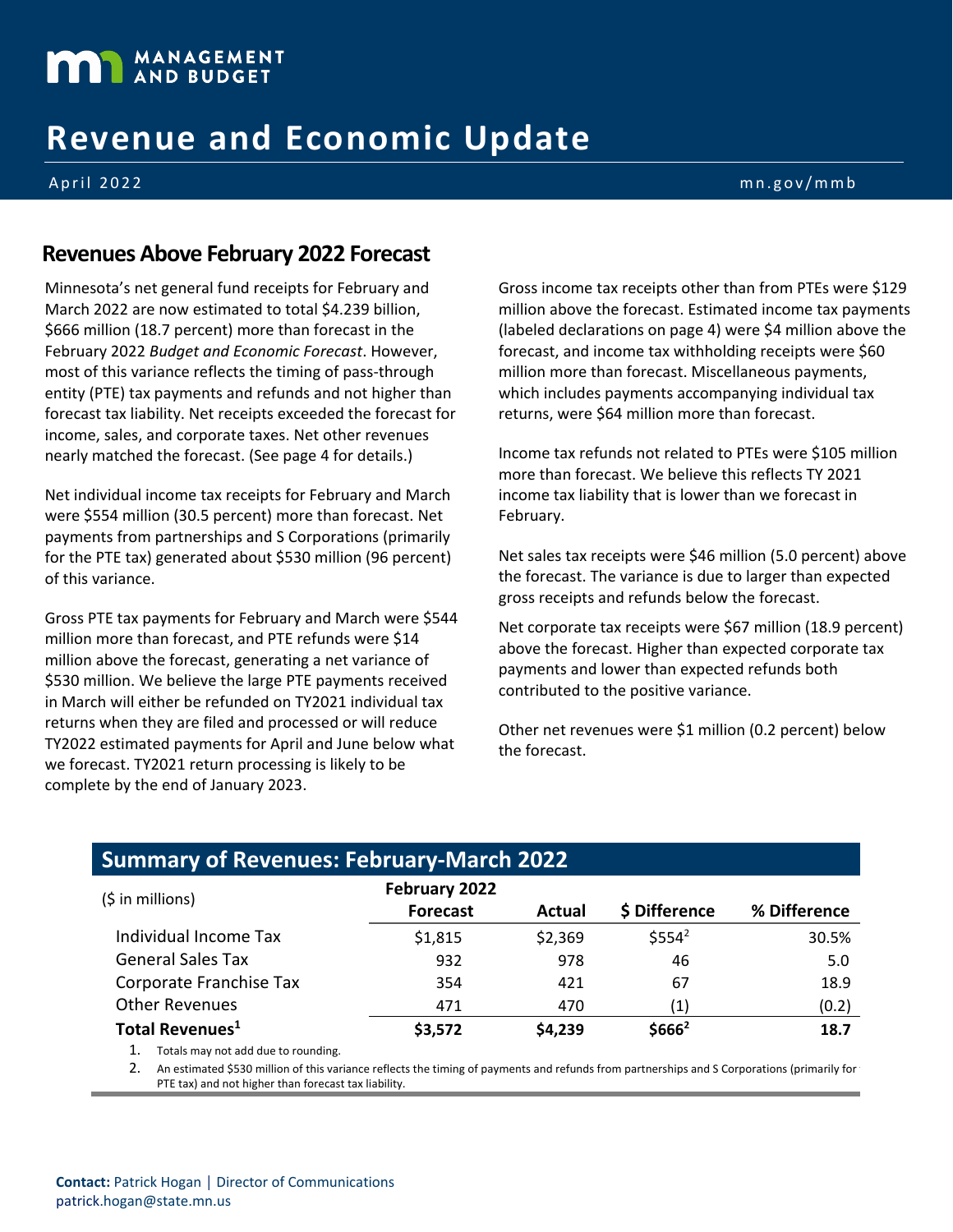## **Russian Invasion of Ukraine, Slower First Quarter, Weaken 2022 U.S. Economic Outlook**

The outlook for U.S. real GDP growth in 2022 has weakened since Minnesota's *Budget and Economic Forecast* was prepared in February 2022. IHS Markit (IHS), Minnesota's macroeconomic consultant, now expects annual real GDP to grow 3.0 percent this year, compared to 3.7 percent in their February forecast. The forecasts for growth in 2023 and 2024 are each 0.1 percentage point higher than in the February outlook, and the forecast for 2025 is 0.1 percentage point lower. IHS now anticipates growth of 2.8 percent in 2023, 2.7 percent in 2024, and 2.4 percent in 2025.

The reduction in IHS' 2022 outlook between February and April is driven by two main developments. The first is Russia's invasion of Ukraine, which began in late February and continues today. As a result of the invasion, IHS expects that (1) food and energy prices will be notably higher in 2022 since significant supplies of each from both Russia and Ukraine are now uncertain, (2) financial conditions will tighten as investors assess heightened risks and reallocate toward safer assets, and (3) global economic growth in 2022 will be restricted.

The second main development since February is the incorporation of new, weaker first-quarter data for inventory investment and net exports, both of which suggest lower first-quarter growth and weaker momentum leading into the second quarter. IHS estimates that final sales to domestic private purchasers, which are a better indicator of the economy's underlying strength, grew 4.7 percent in the first quarter.

The Bureau of Economic Analysis' (BEA's) third and final estimate of real GDP in 2021 shows growth of 5.7 percent, the largest annual increase since 1984. IHS' expectation of 3.0 percent growth in 2022, although reduced 0.7 percentage points since February, would be the secondstrongest year of growth since 2005. The reduction in expected growth occurs in the first half of 2022. IHS has lowered their forecast for real GDP growth in the first quarter to 0.2 percent (annual rate) from 1.7 percent in February and 2.3 percent in the second quarter from 4.3 percent in February.

IHS now expects that the price of Brent crude oil will average \$110 per barrel in 2022 and \$93 in 2023, up from \$82 and \$71 in in their February outlook. IHS expects that higher oil prices will raise overall price levels and boost domestic energy investment.

In most part due to significant upward revisions in nearterm energy and food prices, IHS has significantly increased their near-term CPI inflation forecast. They now expect CPI inflation of 6.8 percent in 2022 and 2.6 percent in 2023, up from 4.5 percent and 1.9 percent in their February outlook.

IHS expects that the Federal Reserve will act aggressively to combat recent and expected inflationary pressures. IHS now forecasts seven increases in the federal funds rate in 2022 and four increases in 2023. They expect the rate to average 1.8 percent in the fourth quarter this year and 2.8 percent in 2023, up from 1.1 percent and 1.4 percent in their February outlook. IHS expects the rate to average 3.0 percent in 2024 and 2.6 percent in 2025, up from 1.8 percent and 2.1 percent in February.



Source: U.S. Bureau of Economic Analysis (BEA), IHS Economics (IHS)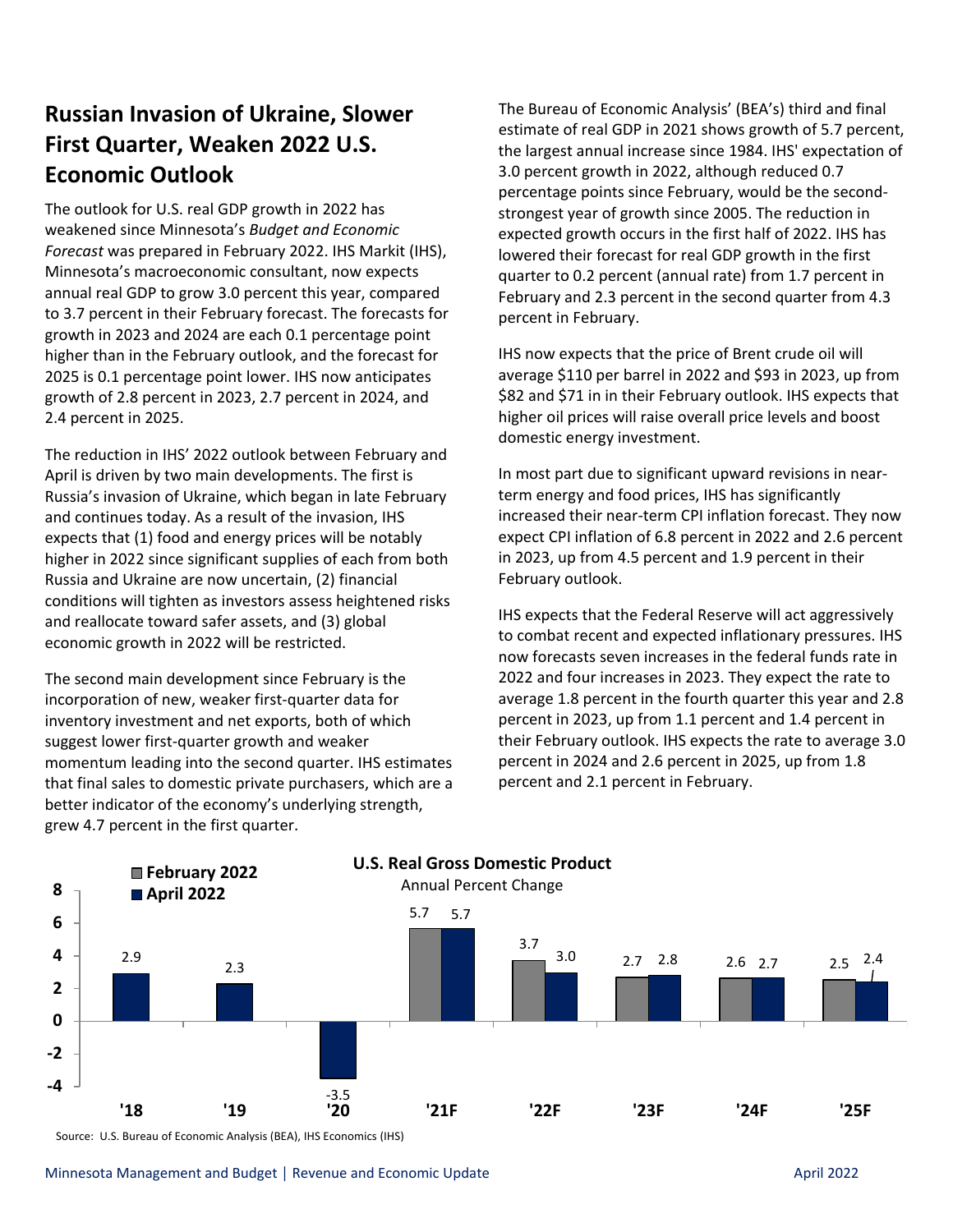The IHS April baseline forecast for 2022 is slightly lower than the most recent Blue Chip Consensus, the median of 50 business and academic forecasts. The April Blue Chip Consensus calls for 3.2 percent growth in 2022, compared to IHS' 3.0 percent forecast for this year. IHS expects real GDP to grow 2.8 percent in 2023, higher than the Blue Chip Consensus of 2.3 percent growth next year.

The Bureau of Labor Statistics (BLS) reports that in March the seasonally adjusted U.S. unemployment rate was 3.6 percent, only 0.1 percentage point higher than the prepandemic level in February 2020. The BLS reports that roughly 6.0 million people remain unemployed, 0.3 million more than in February 2020. Nonfarm payroll employment rose by 431,000 in March. The number of long-term unemployed (those jobless for 27 weeks or more) is 1.4 million, 0.3 million more than in February 2020. IHS expects that the U.S. unemployment rate will average 3.6 percent in 2022 and 2023 and rise above 4 percent in 2025.

The unemployment rate does not capture those who have exited the labor force during the pandemic or those who are in the labor force but are not looking for payroll employment. The U.S. labor force participation rate was 62.4 percent in March, up 0.9 percentage points from a year ago but 1.0 percent less than in February 2020. The U.S. labor force rose by 3.7 million since March 2021 and is only 0.2 million less than in February 2020.

The alternative scenarios for the IHS April forecast are not yet available. The following alternatives are based on the March forecast. IHS assigns a 50 percent probability to the March baseline outlook. The alternative scenarios are weighted toward the downside. IHS assigns a 35 percent probability to a more pessimistic scenario, characterized by (1) an intensification of the Russia-Ukraine conflict that generates higher energy and commodity prices, wider risk spreads, and slower global growth, and (2) a slower resolution of existing supply-chain issues. Growth in consumer spending and business fixed investment is diminished in 2022 and 2023 relative to the April baseline forecast, and the price of Brent crude oil remains substantially higher through 2025. As a result, GDP grows 2.5 percent in 2022 and 0.8 percent in 2023, compared to 3.0 percent and 2.8 percent in the baseline April scenario. In the more optimistic March scenario, IHS assumes (1) a stronger consumer and business response to the Infrastructure Investment and Jobs act (IIJA) and (2) a quicker resolution to the Russia-Ukraine conflict. Consumer spending and business fixed investment exhibit stronger growth in 2022 than in the April baseline forecast, and the price of Brent Crude oil remains below the April baseline assumption through the end of 2022. In this scenario, GDP grows 4.5 percent in 2022 and 3.7 percent in 2023. The optimistic scenario receives a 15 percent probability.